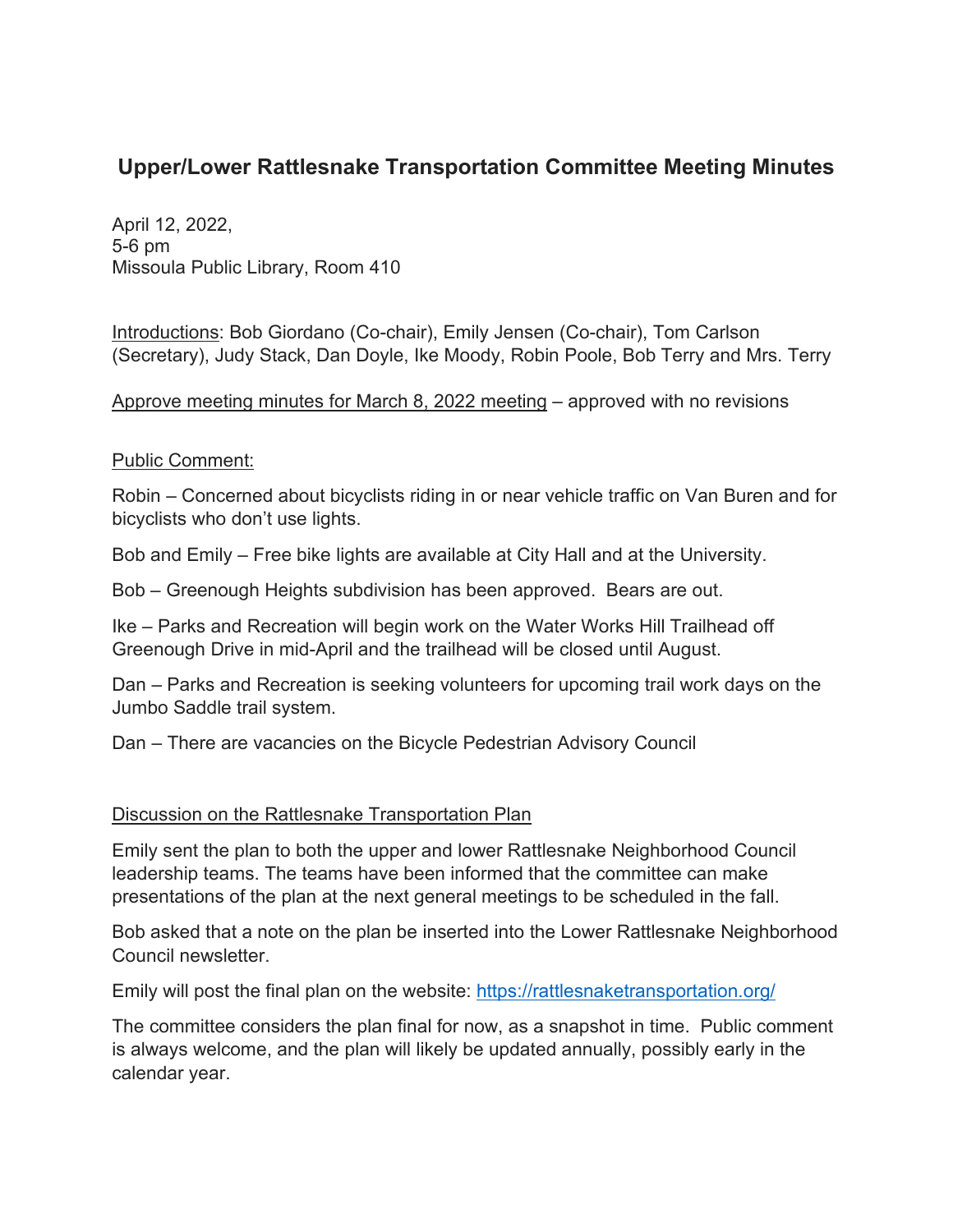Looking ahead to possible improvements during the 2022 City of Missoula construction season, such as the repaving Greenough Drive, Lolo Street, and Lincoln Hills Drive.

Bob had posted on the listserv excerpts from a letter sent by the Bicycle Pedestrian Advisory Board to the city containing recommendations for all of the city paving projects scheduled for 2022. The excerpts provided specific comments on issues and possible solutions for the Greenough Drive, Lolo Street, and Lincoln Hills Drive projects.

The committee recognized that paving projects may be limited in scope but also noted that these streets are listed as Urgent and High priorities in the transportation plan, due to bicycle and pedestrian safety concerns The letter excerpts were reviewed which generated the following comments:

Greenough Drive:

- The new sidewalk to be installed along the Greenough Heights subdivision there will not connect with the existing sidewalk that ends south of Cherry Gulch.
- Ben Weiss (city Bicycle Pedestrian Program Manager) has stated that a public meeting will be held to help gather input for this project.

Lolo Street

• Both the crash history and recent speed study data should be considered.

Lincoln Hills Drive:

• Priorities should include safety concerns for the lack of crosswalks for the ball fields and bike park, and lack of shoulders and sidewalks for pedestrians and bicyclists along the entire route.

The committee decided that a letter should be drafted and sent to the city commenting on these three projects. The letter would reference the transportation plan and request that the committee be involved in the planning process. Bob agreed to write the letter.

## Public comment on non-agenda items:

Robin stated that there are opportunities for enhanced connections with the Lincoln Hills neighborhood trail system.

Dan commented that there is a Jumbo Saddle trails plan in process.

Bob T. (and spouse) commented on a safety issue for bikers and pedestrians using the crosswalk on the westbound I-90 entrance ramp because they are blind to vehicles accelerating in the roundabout and onto the ramp.

Bob T. (and spouse), along with Ike, expressed concern for pedestrian safety when crossing Van Buren from north to south at the East Broadway intersection. There is a